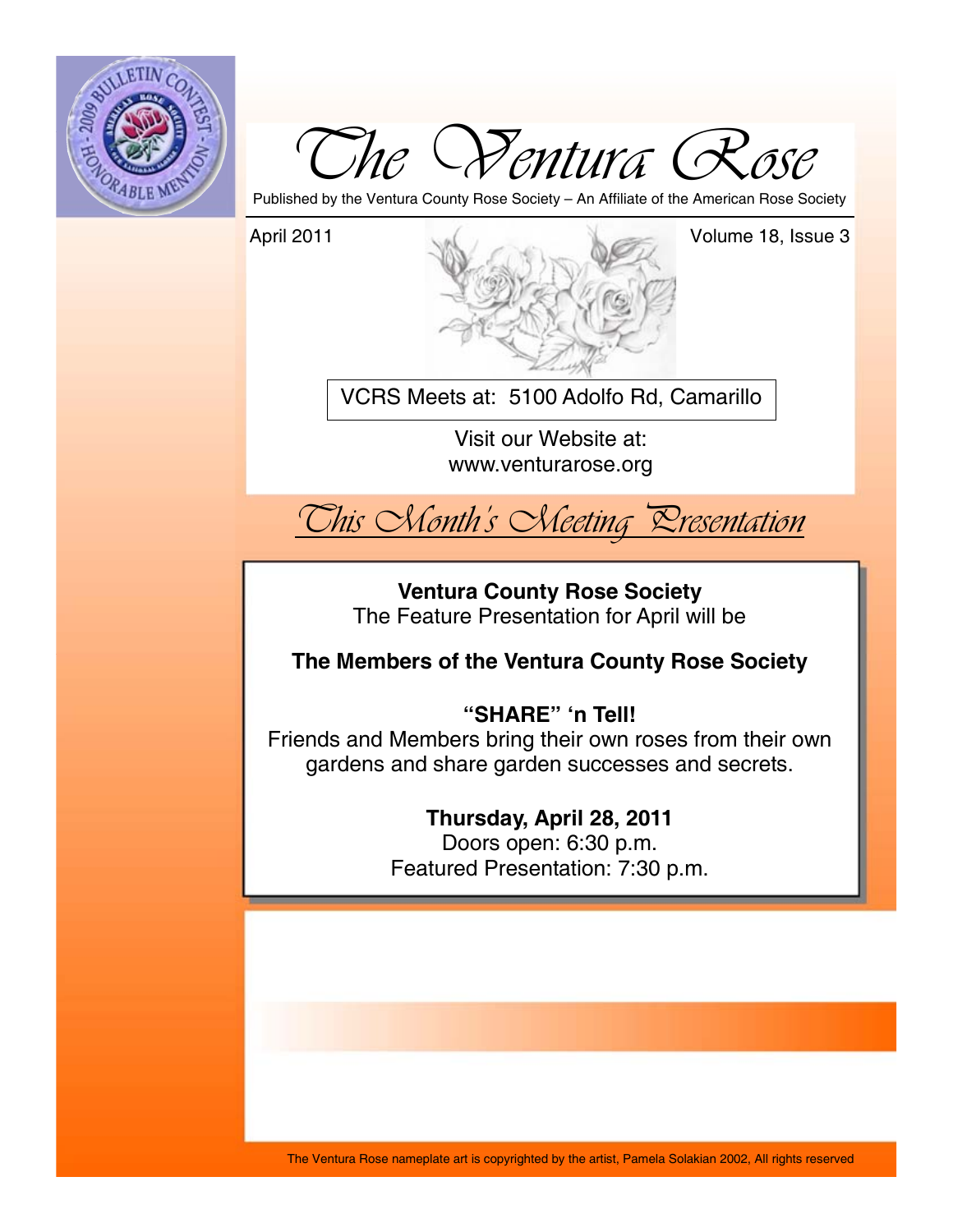

Volume 18, Issue 3 Ventura County Rose Society www.venturarose.org

# *Board Members*

**President:**

Jim Delahanty jjjzdelahanty@earthlink.net 818.458.1510 (texts only)

|                                                     | <b>Vice-President:</b>                                                   | <b>Secretary:</b>                                       | <b>Treasurer:</b>                                  |                                |
|-----------------------------------------------------|--------------------------------------------------------------------------|---------------------------------------------------------|----------------------------------------------------|--------------------------------|
|                                                     | Jane Delahanty<br>jzdelahanty@sbcglobal.net<br>818.789.4821              | Roz Thebaud<br>THEBSK82IT@aol.com<br>805.520.1377       | Earl Holst<br>ebholst@adelphia.net<br>818.889.5873 |                                |
|                                                     |                                                                          | <b>Members at Large:</b>                                |                                                    |                                |
| Dr. Ken Kerr<br>$JMB$ lazon@aol.com<br>805.484.4140 | Dawn-Marie Johnson<br>dawn-marie $03@$<br>dslextreme.com<br>805.523.9003 | Janet Sklar<br>janetsklar@sbcglobal.net<br>818.993.6622 | Nell August<br>anaug@verizon.net                   | Kathy Ayers<br>khayers@aol.com |

# *Committee Chairs*

|                                                     | <b>Newsletter Production: Roses in Review Chair:</b>     | <b>Newsletter Publisher:</b>                                | <b>Webmistress:</b>                                           | <b>Publicity Chair:</b>                                                   |  |
|-----------------------------------------------------|----------------------------------------------------------|-------------------------------------------------------------|---------------------------------------------------------------|---------------------------------------------------------------------------|--|
| Paddy Ruzella<br>paddy@cipcug.org<br>805.648.7450   | Earl Holst<br>ebholst@adelphia.net<br>818.889.5873       | <b>Patrick Delahanty</b>                                    | Penni Tyler<br>atj.dals@verizon.net                           | Janet Sklar<br>janetsklar@sbcglobal.net<br>818.993.6622                   |  |
| <b>Raffle Chair:</b>                                | <b>Stagecoach Inn</b><br><b>Rose Garden:</b>             | Librarian:                                                  | <b>Little Rose Shows:</b>                                     | <b>Consulting</b><br><b>Rosarians Chair:</b>                              |  |
| Cindy Mastro<br>cindyzroses@msn.com<br>805-484-0068 | Kathy Ayers<br>Khayers@aol.com<br><b>Sue Rosecrans</b>   | <b>Nell August</b><br>anaug@verizon.net                     | Sue Diller<br>805.648.7322<br><b>Bud Jones</b>                | Dawn-Marie Johnson<br>dawn-marie $03@$<br>dslextreme.com<br>805.523.9003  |  |
| Jane Delahanty                                      | Rosecranss@verizon.net                                   |                                                             | Budjones96@aol.com                                            |                                                                           |  |
| <b>Hospitality:</b>                                 | <b>Audit Chair:</b>                                      | <b>Membership Chair,</b><br><b>District &amp; National:</b> | <b>Membership Chair,</b><br>Local:                            | <b>Online Information</b><br><b>Chair:</b>                                |  |
| Paddy Ruzella<br>paddy@cipcug.org<br>805.648.7450   | <b>Bud Jones</b><br>budjones96@aol.com                   | Janet Sklar<br>janetsklar@sbcglobal.net<br>818.993.6622     | <b>Connie Estes</b><br>ladyrose4385@yahoo.com<br>805.525.3834 | Jim Delahanty<br>jjjzdelahanty@earthlink.net<br>818.458.1510 (texts only) |  |
|                                                     | <b>Program</b><br><b>Chairs:</b>                         | <b>Garden Tour Chairs:</b>                                  | <b>Sunshine Chair:</b>                                        | <b>Newsletter Editor:</b>                                                 |  |
| Brenda Freeman<br>brendafreeman@                    | Roz Thebaud<br>Janet Sklar<br>THEBSK82IT@<br>janetsklar@ | Elda Bielanski<br>elda@lavidaloca.us                        | <b>Nell August</b><br>anaug@verizon.net                       | Jim Delahanty<br>jjjzdelahanty@earthlink.net<br>818.458.1510 (texts only) |  |
| mac.com<br>∩                                        | sbcglobal.net<br>aol.com<br>805.520.1377<br>818.993.6622 | Karen Fitzpatrick<br>Fitzlines@aol.com                      |                                                               |                                                                           |  |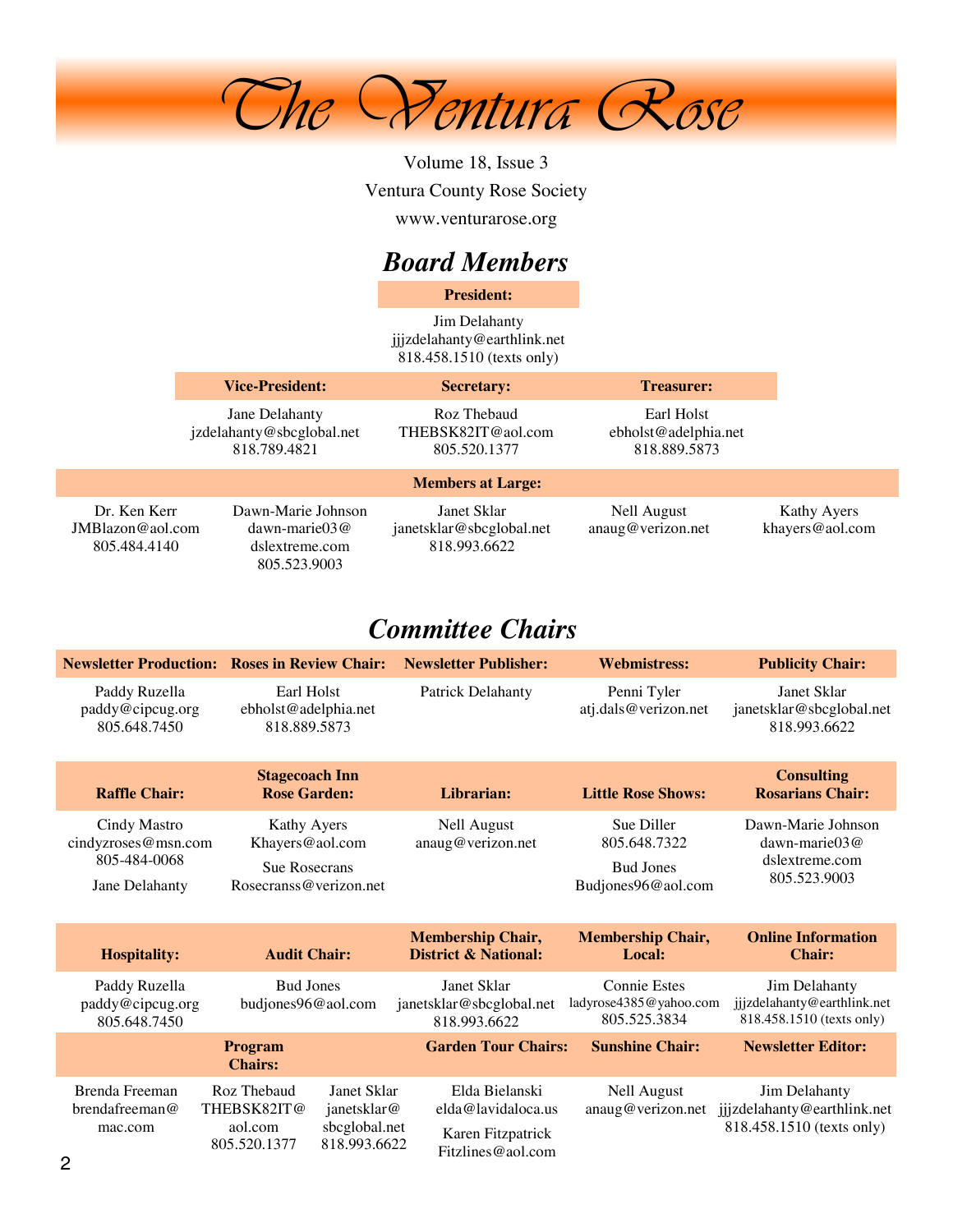

The April 28, 2011 VCRS Program will star the members of the Ventura County Rose Society, ably assisted and reinforced by the Consulting Rosarians of the Society. Usually, this kind of program, wherein members of the society bring their own roses from their own gardens, is labeled: Show 'n Tell; however, we changed the title slightly in order to stress the cooperative aspects of the program, namely, sharing information about roses that do well in our gardens and encouraging others to grow them.

The only expertise needed to participate is knowledge of the following three things about the roses you bring:



*You can share a bloom of Betty's White… Photo credit: Jim Delahanty;* 

### **Name**

Actually, we are a bit elastic on this one. If you don't know the name of a favorite rose, bring it anyway and perhaps one of the Consulting Rosarians will know or be able to figure out the name of your rose. It is only essential if someone wants to buy the rose from a commercial vendor. Otherwise, the name is helpful in finding out information about the rose from such sources as www.helpmefind.com/ roses. (See the article by Jim Delahanty in the May/June *American Rose* entitled: The Name of the Rose.)

### **Provenance**

Where did you get it? From a now defunct nursery? From a friend? Is it a pass-along plant? Where can envious neighbors get one or two or more? Will you share cuttings? Even better, will you root plants for VCRS members who request it? Will you let people who are really good at rooting cuttings take home your entry? (Keep in mind that patented roses may not legally be asexually reproduced.) How good are you at rooting cuttings? (There are several articles on the VCRS website (www.venturarose.org) on how to root cuttings with at least a dozen techniques indicated.)



*...or a spray. Photo credit: Jim DElahanty* 

### **Performance**

The basic information about growing your roses in Southern California. Is it a vigorous plant or does it need coddling? Does it have high disease resistance or spend most of its time in a botanical infirmary? Does it mildew? Does it rust? Does it just die back and declare it has the heebie-jeebies? Is it a low maintenance plant? Is it generous with bloom or only produce one perfect bloom a year? What about you? Do you spray with organic remedies or petrochemical ones or not at all? Do you fertilize regularly or when the mood strikes and is on it a Thursday in a month with an R in its name? Do you weed or just call them companion plants? Do you prune like Gregg Lowery (minimally) or the 'whackers (great roses from little nubs grow)? What is your microclimate? Top of the hill or bottom of the glen? Any information that would help

*(Continued on page 4)*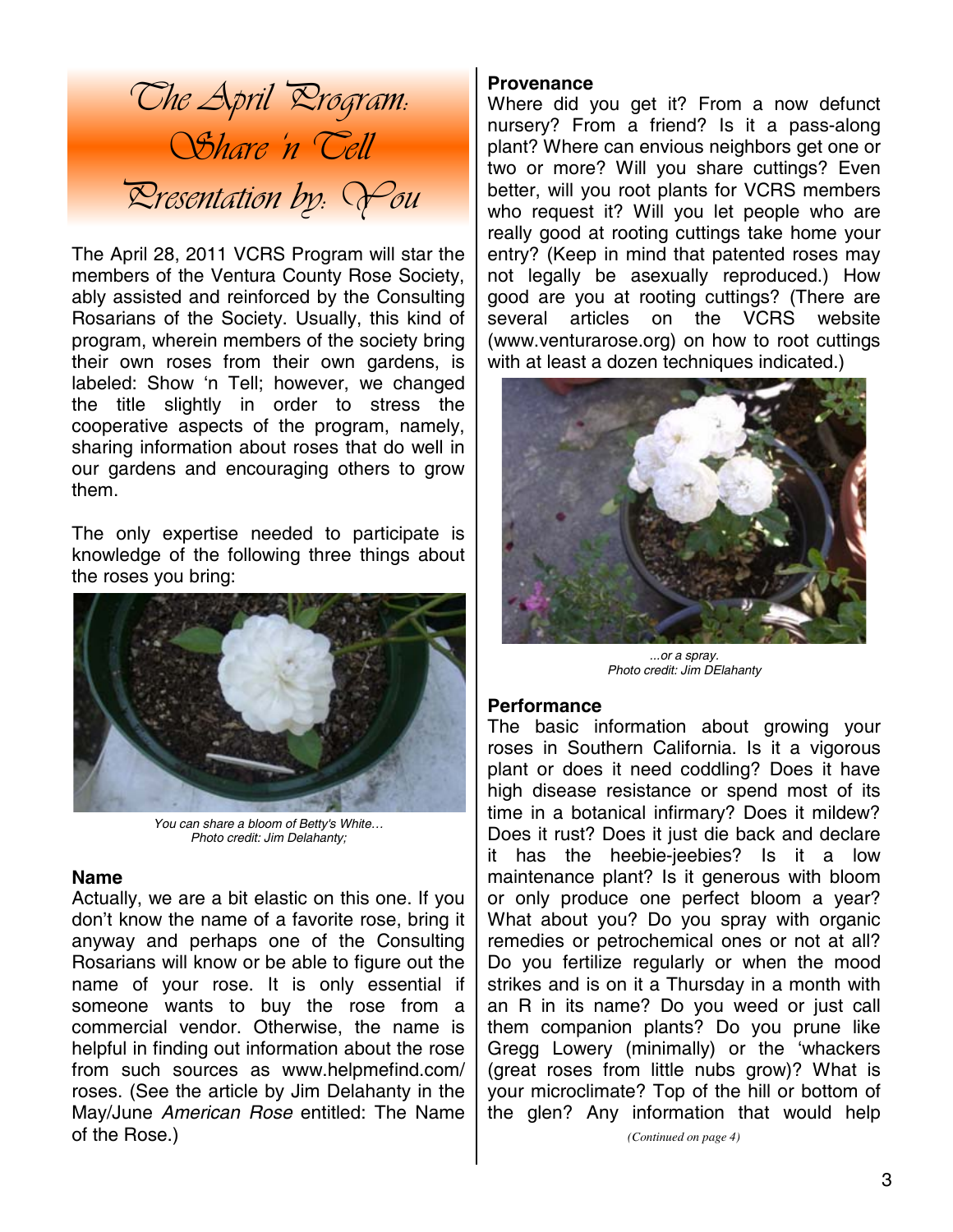another rose grower to decide to grow your favorite rose should be shared.

### **Miscellany**

How many roses to bring? Three is a nice number, but no one will quibble if you show up with more. Who can participate? Anyone at all—members, friends of members, strangers off the street, Consulting Rosarians, newbies anyone but members of infamous cartels. Containers: anything from wine bottles to jelly glasses. Will some people interrupt you? Absolutely—but only to share more information and to give you a chance to take a breath. The sharing begins at 7:30 p.m.

### **Come strut your stuff!**

*The Auction: March 12, 2011* 



 *Jim Delahanty, Rose Auction Chair, opens the 11th VCRS Rose Auction on March 12, 2011. Photo credit: Ken Osterberg* 

**Barbara Morse:** To every one of the hardworking rose lovers: Thank you so very much for another great auction. I am so proud to be working with people who care about the organization, our VCRS, our friends and roses. You did a fine job of planning, and executing the auction. I enjoyed all the food. It was abundant and beautifully presented.

Thanks. The amazing sale of the fixed roses blew me away. Paddy and all are to be commended. And Jim's strong efforts as well as all the others to put out the auction list and handle email sales always gets us off to a running start. Thanks. I do love to keep the auction lists. Wasn't it great to get the support from the South Coast Rose Society, Bob and Donna Martin and all the other rose breeders who came? Amazing how few it took to get the ball rolling and the bids climbing. The big buyers and big checks will carry us thru the year and more. To them I say, many thanks and good luck with all the roses. What a special treat to have Ingrid among us again! I wish her all the best on the sale of her house and the final move to Oregon. Such a wonderful story of a dream in the making. Thanks Ingrid. Now back to our own roses and the dreams we have each Spring for roses in abundance.

**Holly Hagy: …**the auction was lots of fun and very well organized! vcrs and jim and everyone did a GREAT job! i was so impressed by the whole venture. i got outbid on some of the roses i wanted but did get a couple....i am already excited for the next one. thanks to everyone for the hard work and donations.

**Janet Sklar:** The VCRS did a fabulous job - The event looked so effortless - yet it was so much work and cooperation! The food was fabulous and so plentiful - set up so beautifully - it was amazing. The members and guests bought so many fixed price roses that by 10:00 am there were only less than 25 left out of 114. Latecomers had little choices - one person said, "Next time I will preempt!" Thank you Jim and Jane for a great catalog - it was so beautiful to view and for getting all those roses together for the auction. You both did an outstanding job - I am sure you were exhausted. We are all looking forward to seeing our new roses bloom and grow! Thank you again for all your work and dedication

**Kim Rupert: (VCRS) …**pulled it off again! It was a very nice day and a fun event. Kerin enjoyed the heck out of it and wants to know *(Continued on page 5)*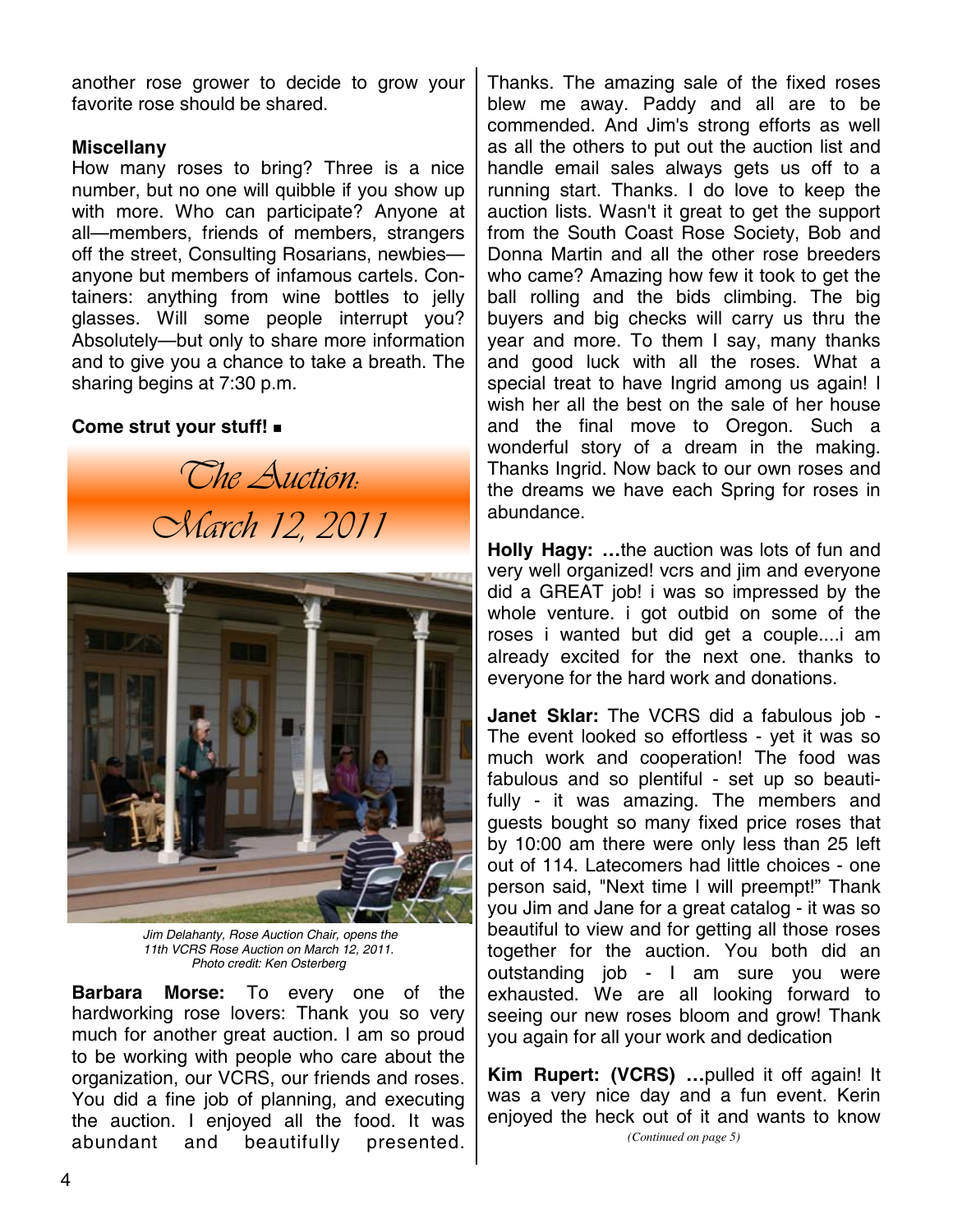how many Cl Burgundy Iceberg she should propagate. She wrote it was a very fun, enjoyable and relaxed day.

**Melissa Paul:** Thanks everyone for putting on such an enjoyable event! I asked my neighbor Laureen if she'd like to come with me, and between us we bought 17 roses. ;) Lucky we brought my van!

**Kerin Tyrell:** Boy what a nice day, and as someone who's run more than a few volunteer events - well organized and ON TIME!!! You can tell you've done it a time or two! Cudo's to all who brought the refreshments, they were wonderful. Got several beauties, maybe next year I can contribute to the auction. Thanks for a lovely day!

**Jane Delahanty:** Those of us who do things like the Silent Auction and Make an Offer tables are never quite sure what attractions will draw the most interest. So, we end up with combinations of something old, something new, something donated or something handcrafted. Nell August, Barbara Morse and I all have different "sales" tales to tell from this auction. My favorite sale was to a woman with her dog standing outside the fence at the Stagecoach Inn. She spotted a plant stake topped with a pink pottery heart covered with roses sitting on the Make an Offer table and we made a sale through the fence. The best Silent Auction story is about our newest member and the second "Paddy" amongst us who joined VCRS on the day of the auction. She was the winning bidder on an Old Garden Rose puzzle from the Huntington gift shop. It was wonderful to let her know she had won. After much discussion (and a lot of laughter) with a bunch of us about why the 'sticks' in small pots were worth what bidders were offering, she went home with her own 'stick' (the yellow banksia) to see what it would turn into. We did warn her it could turn into a monster plant.

**Arden Holst:** The weather was picture perfect, parking was ample and the setting beautiful for our auction. The arrangement of the tables and chairs on the lawn area was both attractive and convenient. The food tent being close to seating was handy for a quick snack between bidding for roses and buying at the sales tables. What a food table it was too! Heard many compliments. With things less spread out I noticed more groups of attendees visiting and socializing, making it a festive atmosphere.

Bob Martin was great in the way he brought his personal experience to his auctioneering and the microphone made it easy to follow what he said. Listening to him was part of the fun.

The only complaint I heard later was that the podium was situated in front of the entrance to the museum. Not a terrible thing because it didn't block the entrance, but we need to remember that if we do this again. The museum folks were very pleased that some of those attending the auction stayed to tour the museum.



*Jane Delahanty, Barbara Morse, Bella Hermsen & Nell August at the auction, March 12, 2011. Photo credit: Ted Hermsen* 

**Connie Estes:** I always enjoy our auctions because I meet new friends and at the same time acquire new friends (plants) for my garden!----as a suggestion I think we should still have our regular monthly meeting because so few of our members attend the auction.

**Earl Holst:** The auction event was held at a lovely site on a wonderful day. The program was fun and interesting with much to learn from the master rose auctioneer, Bob Martin, and the superb catalog. The volunteer workers did a superb job in helping to make the auction a

*(Continued on page 6)*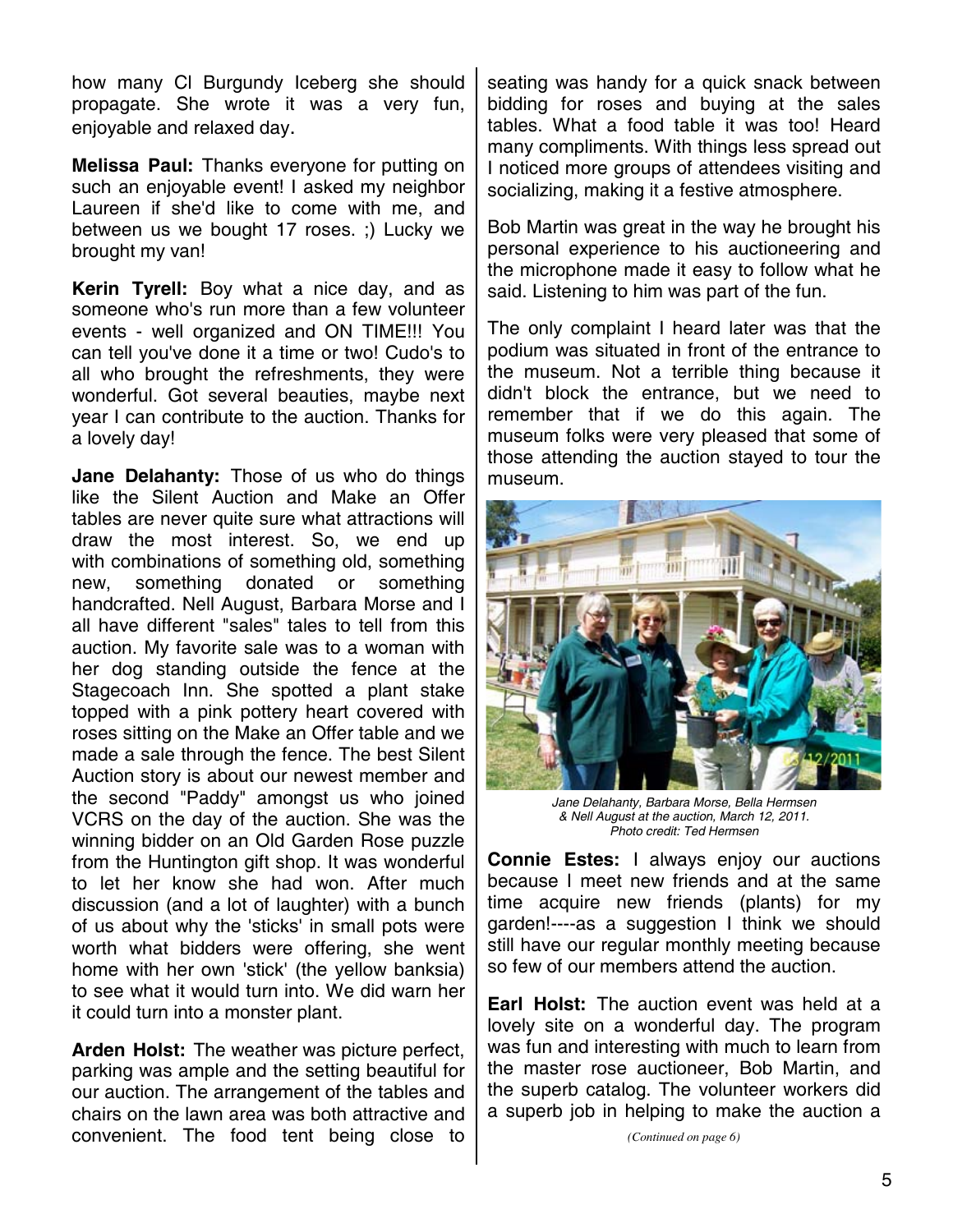success. The refreshments were outstanding and perfectly located.

**Barbara Osterberg:** Oh my goodness, working in the auction is an emotional experience. It started with accepting the roses earlier in the year, transplanting the seedlings and watching them survive in the wind, the hot sun and the rain. At the moment of transplant, my attachment to the roses grew, not unlike the growing love for an infant. When they bloomed, I became the proud parent of a successful bloomer. Needless to say, buying back the roses at the auction, was a requirement. I never realized that it was so much fun spending someone else's money. Being my first time as proxy bidder, I was so nervous, knowing that if someone took the trouble to put in a bid, they really wanted that rose and I wanted them to win it. I held my card extra high, forcing winning thoughts through my arm and into the card to win....it didn't always work. But, when it did, I felt like a winner. I spent a fortune at the auction. When the auction was over, I felt drained. I no longer had my seedlings, and all those roses I bought went somewhere else. What to do? I went home and squished those pesky aphids with a vengeance.

**Alice Smith:** This was my first auction and as an observer/volunteer I felt it was well organized, had good participation and an outstanding variety of roses. The hospitality and delicious food was all inclusive of breakfast, lunch and snacks. Paddy and Jane's copies of the fixed and auction roses were indispensable. The attached picture on each fixed price rose helped sell itself and attributed to the fast sale. Now for a few suggestions to make it even better in the future. The public needs to be made aware that we were open for fixed sales at 8:30. People arriving for the auction at 10:00 were disappointed to see a large majority of the plants already sold. In order to have better control over the fixed sales, I would prefer to collect the money at the time of sale in the fixed sale booth, instead of sending them to the auction cashier at the end of the day. The auction bidders need shade like the portable cover over the food! We were losing people after lunch because of the intense heat.

**Bill Donaldson:** I feel that although raising funds for the VCRS is a must, we are in a day of the Internet. Those same offerings could be sold at a profit without all the membership labor and overhead. Granted, the mailing of plants will still require a lot of labor and logistics. This should be passed around to members to help.

I would much rather write a check for \$100 and stay home in the garden, than attend another auction.

**Jim Delahanty:** The auction was the apex of a year and a half's work in securing, storing and accumulating roses. Thanks to the generosity of many donors, especially Cliff Orent, Burling Rose Nursery, Nor-East Miniatures, Vintage Gardens, Gene Waering, and Paul Zimmerman, the collection was one of the most varied and interesting in the ten year history of the auction. The final amount of moneys raised will be in the neighborhood of \$4,800.00. Special thanks go to Bob Martin, Jr., auctioneer extraordinaire, as well as all of the people who worked the fixed price tables, the silent auction tables, the food tables, and the cashiering in and out. About forty roses were sold online. And the final roses will be distributed sometime at the end of this month.

• **Linda Bizzelle** once again won the 'naming rights' auction. And she gets the last word: The auction was a wonderful event and I am delighted with all of my purchases. Thank you to *all* of you for all of the work.



### **Watering**

April is the great unknown with regard to rain. Some Aprils are wet enough to cancel Dodger games; others are bone dry. The current weather forecasts promise some rain in April

*(Continued on page 7)*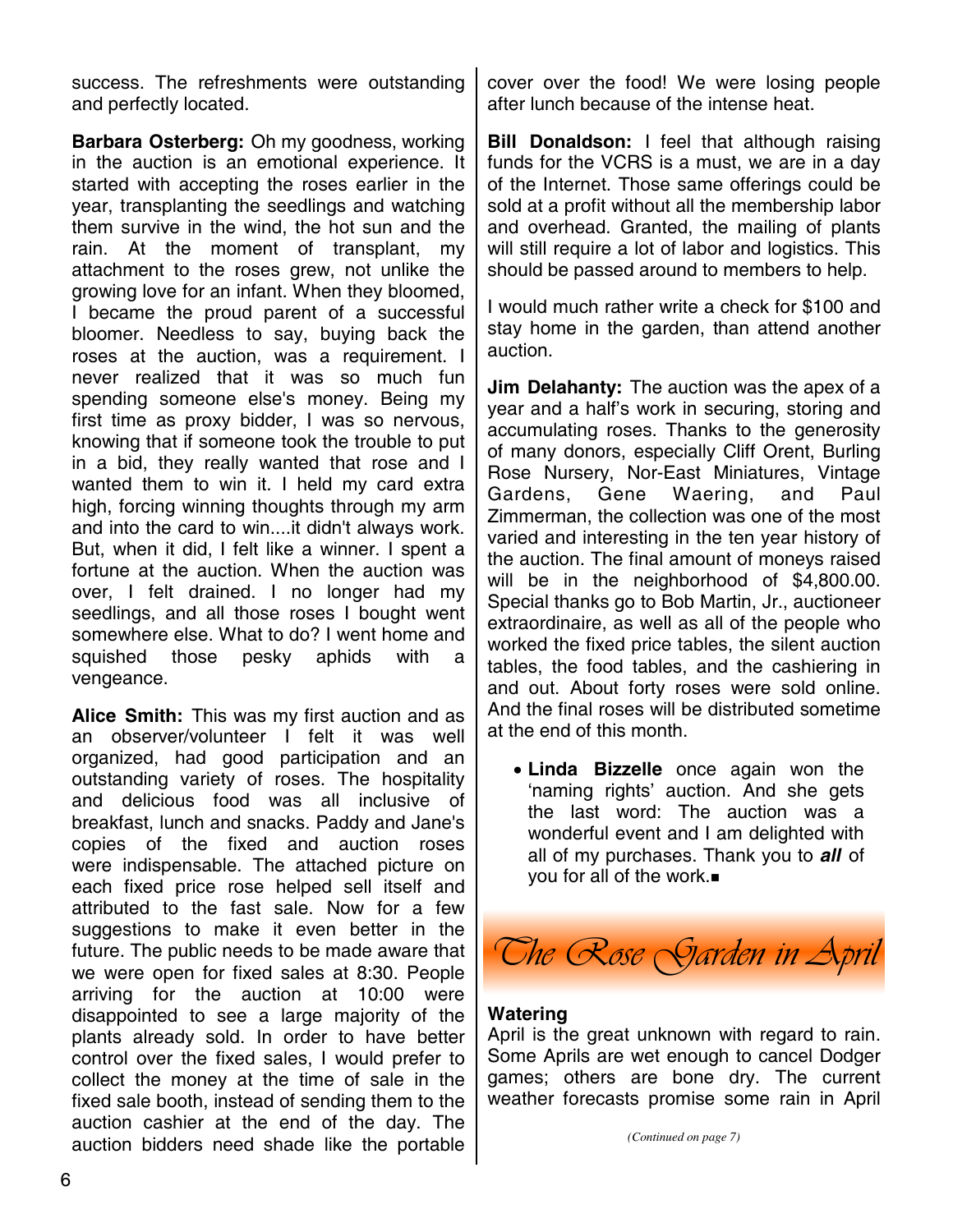this year, but not very much. However, **Dan Bifano (Santa Barbara**) avers that he has not watered this season because of the recent rainfalls, but allows that there has been incidental watering as a result of liquid feeding of the roses with fish and other 'teas.' As Dan and **Bud Jones (Santa Barbara**) point out in their Rose Checklist for the Santa Barbara newsletter, the imperative here is 'water periodically and water deep.' If you live in a water restricted area, this imperative is illegal. In the parts of Southern California served by the Los Angeles Metropolitan Water District, the regulations provide that overhead watering may only occur for 8 minute stretches no more than three times a week. This can be circumvented somewhat by hand watering your rose bushes; however, hand watering rose bushes can be labor intensive once the number of rose bushes starts to exceed single digits. While the Governor has proclaimed that the drought in California is officially over, the mechanics of bureaucratic regulation may take until the onset of the next drought to reflect such climatic or political changes.

### **Pruning**

While it is true that pruning can take place at any time in a mild climate area, the major thrust of rejuvenating pruning should have taken place earlier. Pruning at this time should be directed to 'clean up' of blind shoots, meandering branches and the like. Do engage in 'deadheading' in order to neaten the garden and to encourage rebloom. Regular deadheading has a couple of major advantages: it not only acts as minor housekeeping, it also has the benefit of routine inspection of the roses to detect problems at an earlier rather than pandemic stage of trouble.

## **Pests**

Aphids start to become a problem this month. Check out **Barbara Osterberg's (Oxnard)** narrative of personal warfare with aphids later in this newsletter. Also be aware that ants will herd the aphids and protect them to the extent of carrying them to safety. Ant bait is a good idea or you can use cinnamon to disorient them. **Powdery Mildew** is always a spring threat in Ventura County, so consider either organic or petrochemical sprays as a prophylactic. One safe but effective method, according to Jack Christensen in the *Los Angeles Daily News,* is a nonfat milk spray. Mix one part nonfat skim milk with nine parts of water and spray the foliage and flower buds every couple of weeks. **Jack Lin (Thousand Oaks)** has used this mixture and reports it to be effective if somewhat sour scented.



*A Ladybug in Janet Sklar's garden. Photo credit: Linda Zhang;* 

### **Exultate Jubile!**

April is one of the two best months of the year for the rose in Southern California. And VCRS gardeners are exulting in their roses and gardens. **Dawn-Marie Johnson** in **Moorpark** notes that the results of her fertilizing with a nitrogen rich product are excellent. She observes that her March auction plants are either producing blooms or displaying new foliage. And she is eager for Otto & Sons Rose Days because she still needs two new Hybrid Tea roses to replace a couple of underachievers she shovel pruned in January. **Janet Sklar** of **Northridge** concludes that her garden 'exploded' with color thanks to ample rain, a sizable application of organic fertilizer at the end of February and recent summer-like heat. She has bumper crops of both beneficial insects such as lady bugs and lace wings as well as beneficial companion plantings such as scabiosa, sweet peas, feverfew, larkspur, and all kinds of iris. And her orange trees are blooming to add to the aroma. She says it is 'glorious to work and be in the garden!'

*(Continued on page 8)*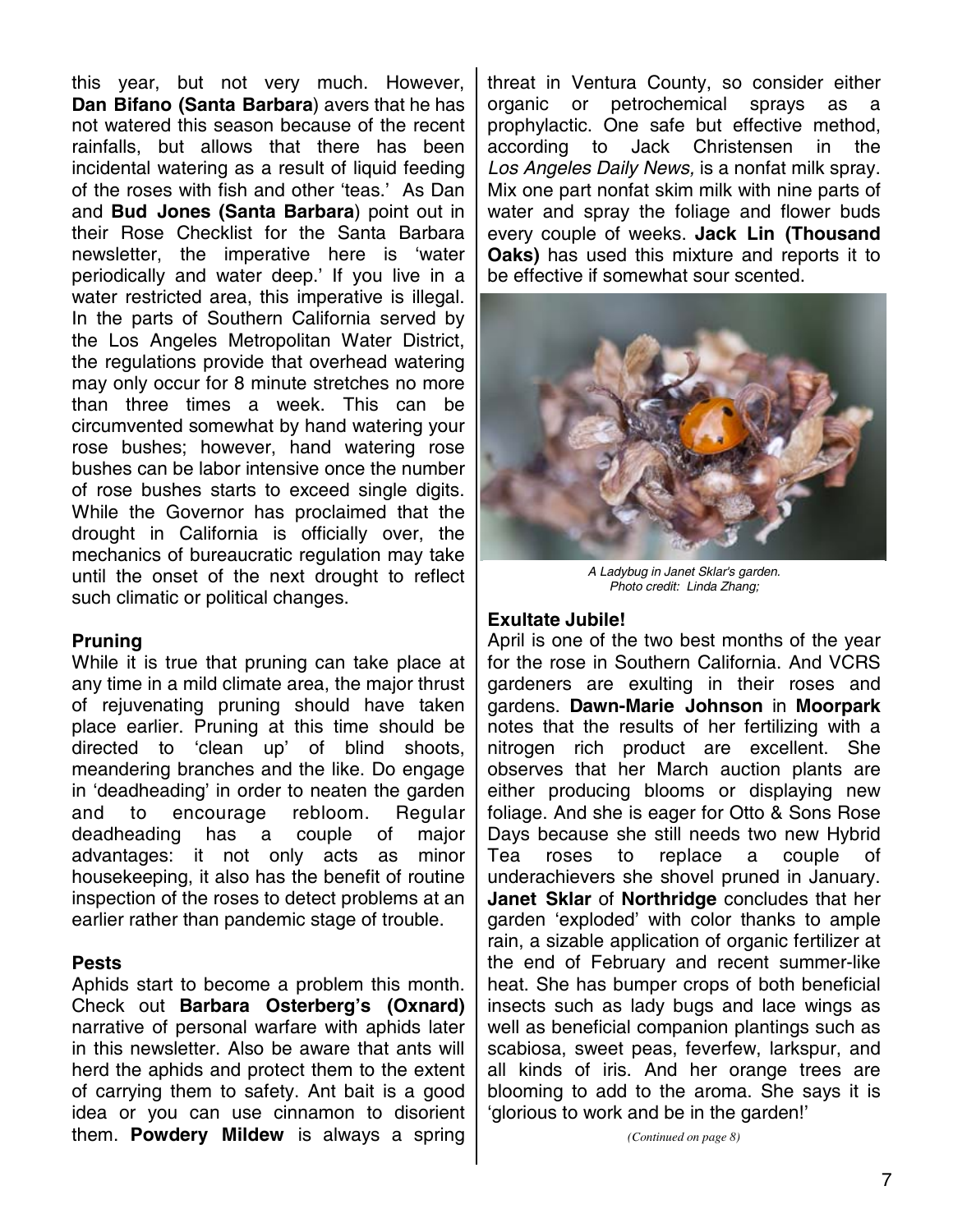

*"Malton-NOT!" thriving in the crepe myrtle tree. Photo Credit: Jim Delahanty* 

**Jim Delahanty** in **Sherman Oaks** sprayed with Serenade for fungi and Spinosad for insects in anticipation of the rose shows to take place starting the middle of the month and continuing through June. And the un-named climbing rose now called "Malton-Not!" is providing pink color and panache to the newly leafing out crepe myrtle that will not bloom until later in Spring. This has absolutely delighted the resident hummingbirds and itinerant neighbors.

It is April in the rose garden. Everybody shout for joy.



# Barbara Osterberg

At the recent VCRS auction I bought several new roses, took them home and prepared to take on a new experiment. The roses are so beautiful and healthy that I wanted to keep them that way instead of allowing those pesky, and leaf sucking, nasty aphids to take over. I decided to do my own organic test on the right side of my rose garden and try several home-made formulas designed to get rid of aphids in that area. There had to be some way to get rid of them besides using commercially made insecticides, hose end sprayers, push sprayers and big old back packs to carry solution, However, I've read that aphids are

really hard to get rid of and I didn't start this experiment confidently knowing that I would find a safe solution to rid my garden of aphids. I felt about as confident as winning the lottery and I don't buy lottery tickets.

While ambling through my rose garden, I noticed there were an abundance of those sap sucking, bud eating monstrosities nibbling on my tender rose buds. "Squash'em", I thought and proceeded to do just that, with my gloveless fingers, moving from rose to rose. Yuck. Contemplating my next move, I remembered the hint to use a clean soft paint brush to "paint" the aphids off the rose buds? Someone somewhere said that once the aphids



*Aphids Photo credit: Baldo Villegas* 

were brushed off they wouldn't come back.

They came back.

On another day I tried scrubbing each bud with a slow stream of water. This worked, but again the aphids came back and it was a lot of time consuming work. I don't know if these were the same critters or a whole new set of free riding critters. More specifically, I found aphids on different rose buds than the ones I had washed off. Were they the same or different? I don't know.

I seem to recall a mixture of dish detergent and water in a spray bottle that was supposed to do away with aphids. I've tried this before, but with a daintiness that belies my determination of today to **get rid of those bugs!** A little squirt here and there didn't do the trick. This time, I washed each bud thoroughly, using a 2 quart industrial type spray bottle, containing a double squirt of detergent and with water. So desperate was I to get rid of the aphids, I threw caution to the wind and sprayed heavily, deep down in the sepals of the bud and along the base of the flower. I made sure the spray

*(Continued on page 9)*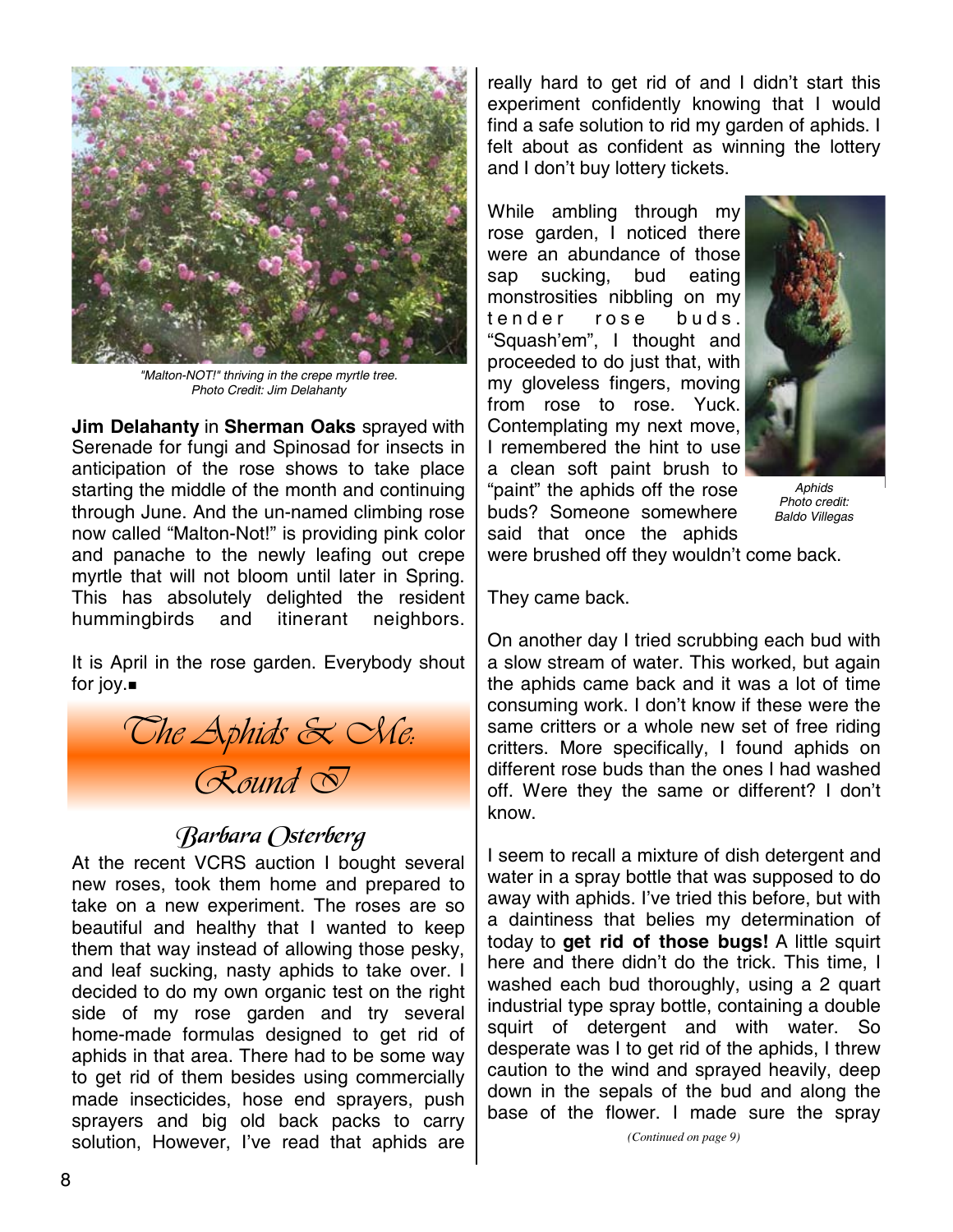drained as far as it could into the flower, because those little beasties scamper about and hide.

The next day the aphids were all dried up, black and falling off the bush. Well now, I said to myself, spraying them is more work, but if this works, it's worth it. I don't mind getting soapy fingers. I ran into the house and started to tell my husband about my success. As I started to explain, he said, "I noticed that there weren't many aphids on the buds today, must be because I squashed them as I was doing a garden check yesterday". My balloon deflated. He didn't know I was running a test spot in the garden. Needless to say the rain and my husband's perchance to rid the garden of aphids did away with my test plan that week. Aphids: 1; Me: 0. I'll try again though.

Meanwhile, I researched some of my old garden books looking for additional solutions to the aphid problem.

From Jerry Baker – *Old Time Gardening Wisdom*

### **Fels-Naptha Soap Solution**

To make solution, Grandma Putt (Ethel Grace Puttnam, Jerry baker's Grandma) shaved a ¼ bar of Fels-Naptha or Octagon soap into 1 quart of boiling water. When the soap was completely dissolved, she added ¼ cup liquid dish soap to emulsify the mixture and keep it from gelling. She let the mixture cook, and then stored it in a suitable container until she needed it.

## **Knock'Em Dead Insect Spray**

This is potent brew, says Grandma Putt. Mix all together in 1 quart of warm water. Let sit overnight, then mist spray your plants.

- 6 cloves garlic (chopped fine),
- 1 small onion (chopped fine)
- 1 Tbsp. of cayenne pepper
- 1 Tbsp. of dish soap

From a dog-eared book called *Rodale's Chemical Free yard and Garden:* 

## **Controls for Aphids:**

Wash Aphids from plants with a strong spray of water or encourage native predators and parasites; spray with homemade garlic or tomato leaf sprays. Release aphid midges, lacewings, lady beetles ( in greenhouse only); spray with alcohol, citrus oil, insecticidal soap, or neem oil; dust with boric acid on soil around plants to control ants; as a last resort, spray with pyrethrins.

*Note: Pyrethrin is a botanical insecticide you can make if you grow the daily-like flowers Chrysanthemum cinerariaefolium. This spray packs a potent poison. Pour boiling water over the petals and spray as soon as the concoction cools.* 

From Rhonda Massingham Hart – *Dirt Cheap Gardening :* 

Soap Spray is one of the best combatants against aphids and other soft-bodied pests. Mix about 3 tablespoons of mild laundry soap, such as Ivory Snow, with 1 gallon of water and spray on both sides of leaves.

## **Sticky Traps**

I'm always on the lookout for those yellow sticky cards that attract insects and they seem to work well among my strawberries, but I never had enough to put among the roses. Here is the homemade version: Take a 10" x 10" piece of Masonite or other sturdy material that is colored school bus yellow and cover it with something sticky such as tangle-Trap, Tacktrap, Stickem, Glycerin, motor oil, or petroleum jelly. Hang the traps so that they are adjacent to, but not above, susceptible plants, or attach them to stakes. Clean and recoat them periodically.

I didn't realize that I have so many books with homemade solutions to destroy insects. Commercial sprays are expensive and not very good for the environment. My quest for the destruction of the aphid is not over. Just need to keep the husband at bay and the rains at a distance. Tomorrow is another day…

*(Continued on page 10)*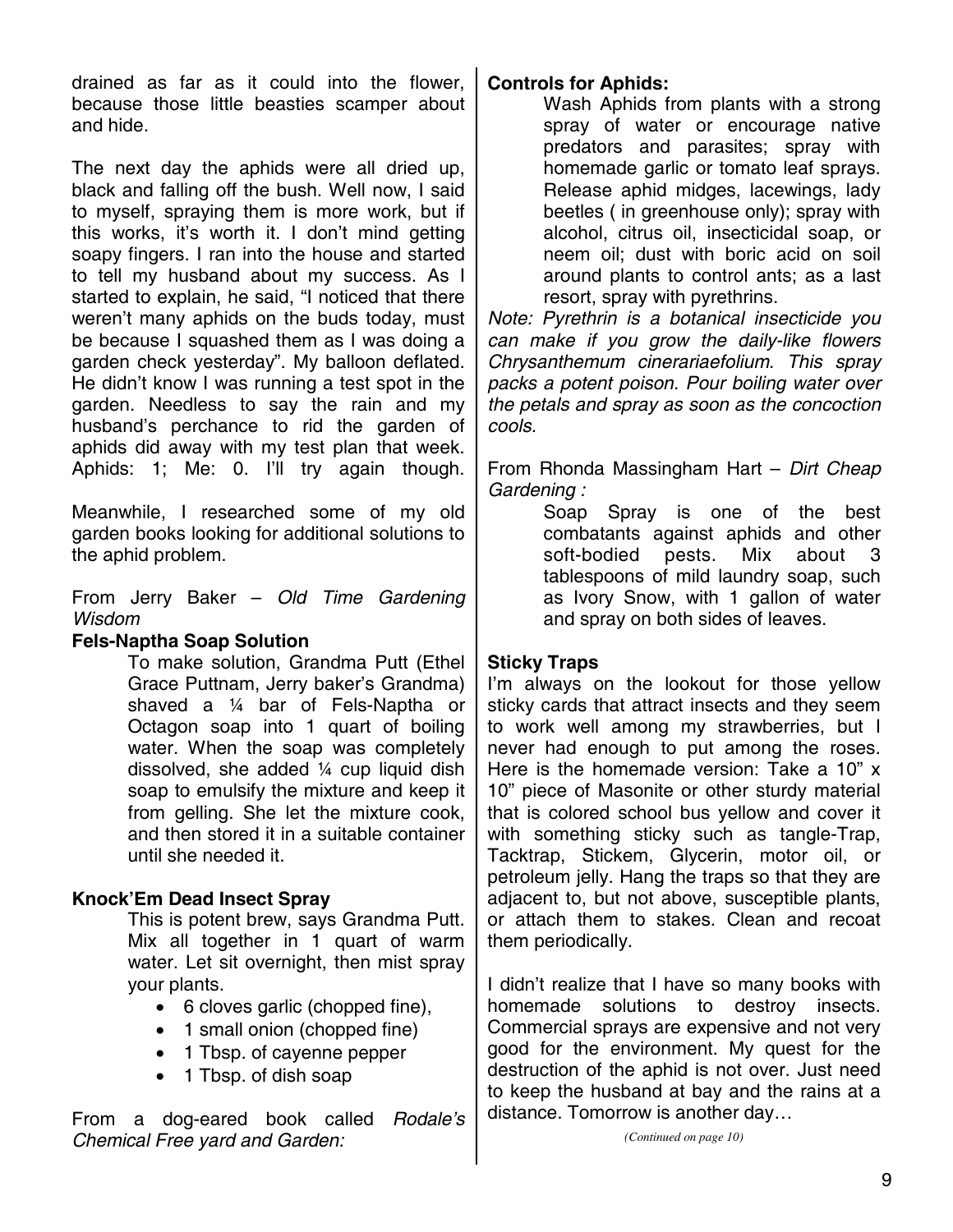**Editor's Note: It is important to remember that homemade remedies are toxic and potentially dangerous to pets, children, and humans. So exercise caution when utilizing any insecticide, organic, homemade, or store-bought. JD** 

*Meeting Our Consulting Rosarians: Hetty Shurtleff* 

Paddy Ruzella



*Hetty Shurtleff with two of her arrangements. Photo credit: Paddy Ruzella* 

Although Hetty Shurtleff is one of our newer Consulting Rosarians she was President of the Santa Barbara Rose Society from 2008 through 2010 and has been doing the work of a CR for many years. However, it wasn't until the VCRS Consulting Rosarian School in 2009 that Hetty signed up because she wanted to hear the speakers but then decided she might just as well also take the test and become certified.

Hetty is a fierce competitor and tackles everything she does with such energy and enthusiasm that rest of us look like veritable slouches! It all began for her in Indonesia

where her Dutch parents met and married while both were employed there as school teachers. Unfortunately her father died while she was quite young but her mother eventually remarried and had a brother and sister for Hetty to complete the little family. As long as she can remember she says that she has loved plants; plants of all sorts, not just roses which came along later in her life. Although her mother did not like gardening, there were always flowers in the house--a custom in Dutch homes. So although Hetty does not know where her love of plants originated, she does know that it has been a lifelong romance. She says she cannot pass a garden store without coming home with a couple of new plants for the garden! Today her garden which is primarily roses is also packed with all sorts of succulents, small trees, euphorbias, geraniums, flax, grasses, vines and much more, in a seemingly endless variety of colors, textures, and shapes.

In 1949 Hetty was in the Netherlands with her family on a furlough when Indonesia became a nation independent of the Dutch. Since her stepfather had been employed by the Dutch government and was one who had been responsible for "rounding up revolutionaries," it was decided that the family would not return to Indonesia. So they remained in Holland and all the children grew up there. After she married and had already produced a daughter, Hetty and her small family migrated to the United States where a friend told them jobs were easier to find than in Holland. They settled in the San Gabriel Valley but they had lived by the ocean while in Holland and hankered to find their way back to that climate. Eventually they moved to Ventura and their family grew to include five children, four girls and one boy right in the middle. With the exception of her youngest daughter, all Hetty's children, 12 grandchildren, and one great grandchild remain in the Ventura area. The youngest daughter met and married a landscaper from Australia while she was in Hawaii and they now reside in Melbourne. Hetty has visited twice and loves the country she says.

*(Continued on page 11)*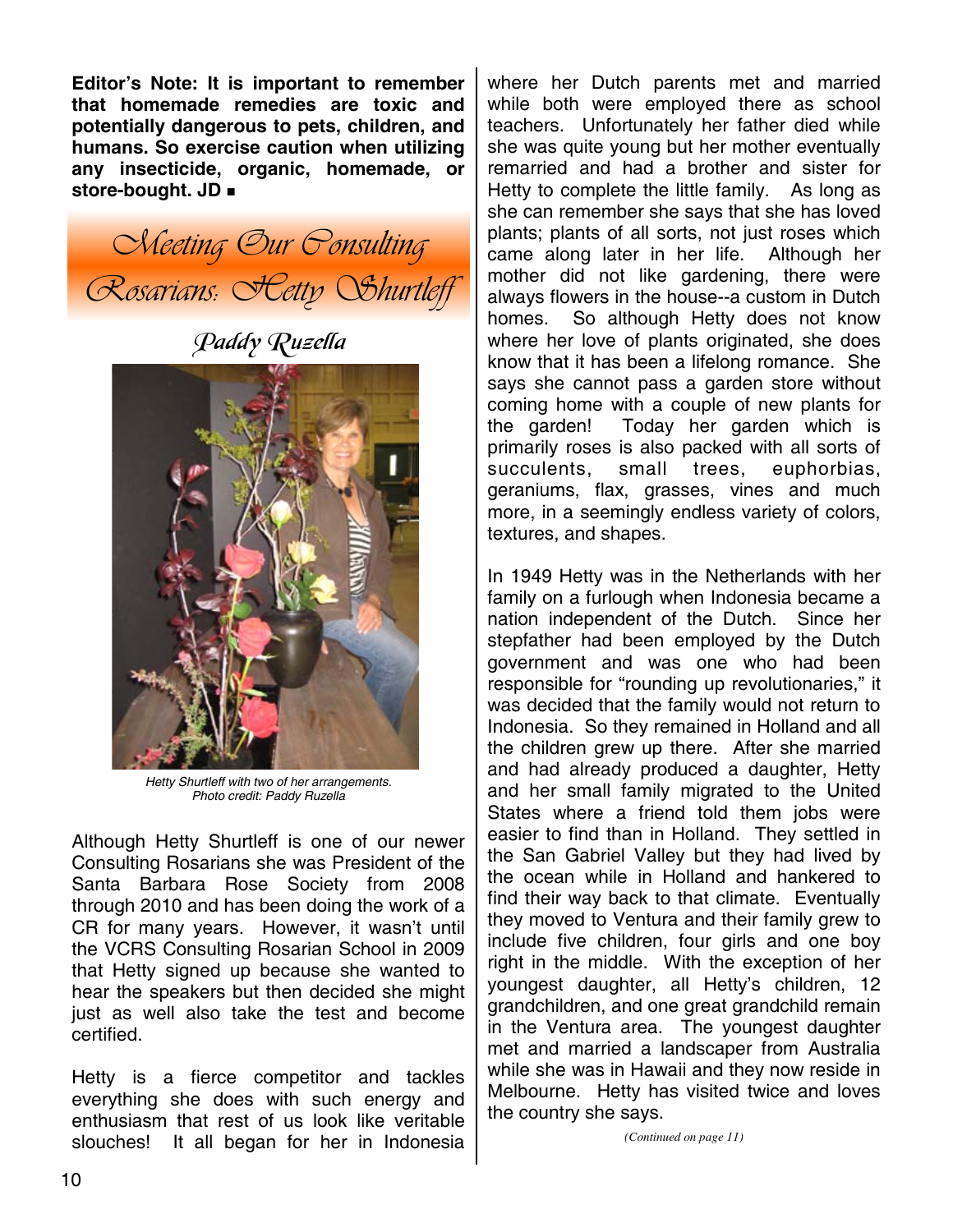True to her basic character it was when she came to Ventura that Hetty says "since having 5 kids left me with lots of time on my hands, I went back to college." She is the type of person who is always on the move, can't sit still even to watch television unless she has some work in her hands. So it is not surprising that while living in Ventura and raising her family she went back to school. She took classes at Ventura College and eventually obtained her Bachelor's Degree in Biology from Cal State Northridge in 1974. She became a Clinical Laboratory Scientist, interned at what is now Ventura County Regional Center, and has worked in the labs at Santa Paula Hospital, Pleasant Valley Hospital in Camarillo, and Cottage Hospital in Santa Barbara. Her life during her years of learning and training saw her moving back and forth to Santa Barbara several times before she finally settled in Santa Barbara because the lab at Cottage Hospital offered the most diverse and interesting work in her chosen field.

She was living in Ventura at the time of her graduation and her parents had given her some money as a graduation present. With part of this she treated herself to her first rose – Medallion. "I love yellow roses," she says "and thought that was what I was buying". Of course, she quickly found out that particular rose is actually more of a peachy apricot than pure yellow but it didn't matter, Hetty had now become a rosarian. A neighbor showed her how to start new plants from cuttings and Hetty was on her way. In fact, as she moved from that first house to a second in Ventura and then to two subsequent homes in Santa Barbara she took slips of the original "Medallion" with her and so has left a trail of roses behind her!

She became a member of the Ventura Rose Society after meeting Jeri and Clay Jennings. Later she joined the Santa Barbara Rose Society at the urgings of her co-workers and so is one of several of our CR's who is a regular member of both Societies. Always curious, Hetty was also persuaded to join Las Floralias, an invitation-only group of flower arrangers in Santa Barbara. Now she had found her true love. Perhaps it is this aspect of rose growing that is at the core of Hetty's love of roses. As usual, however, she has carried it to the nth degree. Part of exhibiting rose arrangements is the container in which the arrangement is made. Not satisfied with what she could find readily available, particularly for the Japanese Ikebana form of flower arranging, Hetty decided to make her own containers. Fortunately there is a very fine Adult Education system in Santa Barbara and so Hetty took up pottery. Recently retired from her work at Cottage Hospital she is presently enrolled in a flower arranging class, a pottery class and also a basket weaving class. It is this basket weaving that keeps her hands busy as she finally sits at the end of the day and watches television with her husband, David.

In both her Santa Barbara houses, Hetty arrived to find the garden of one full of succulents and the other all ice plant. In both cases she pulled it all out and started rose gardens. She is particularly fond of the "cabbage roses" from the Old Garden Rose category but found they would not grow well in her area. By trial and error, however, she developed a fine rose garden at her first Santa Barbara house and then transferred most of it to her present home. As the ice plant came out of that garden the neighbors across the street gasped with horror. What was she doing? Hetty knew exactly what she was doing and for the past two years she has opened her garden to any who wish to visit on a couple of weekends in spring time when it is a riot of color. As she says, "I took most of my roses from the first SB garden and planted them here. It is one reason that this garden looks older than the 6  $\frac{1}{2}$  years we have lived here." The front garden is on a steep slope which is traversed on a switchback path, climbing up to the middle of the lot and the house. The house has a lovely view not only of the garden below but out over the city of Santa Barbara to the ocean in the distance. Climbing further up the driveway and past the house you come to the back garden which is more traditional in that it has a large lawn with a smaller bank behind it to the top of the lot. More roses here, of course.

*(Continued on page 12)*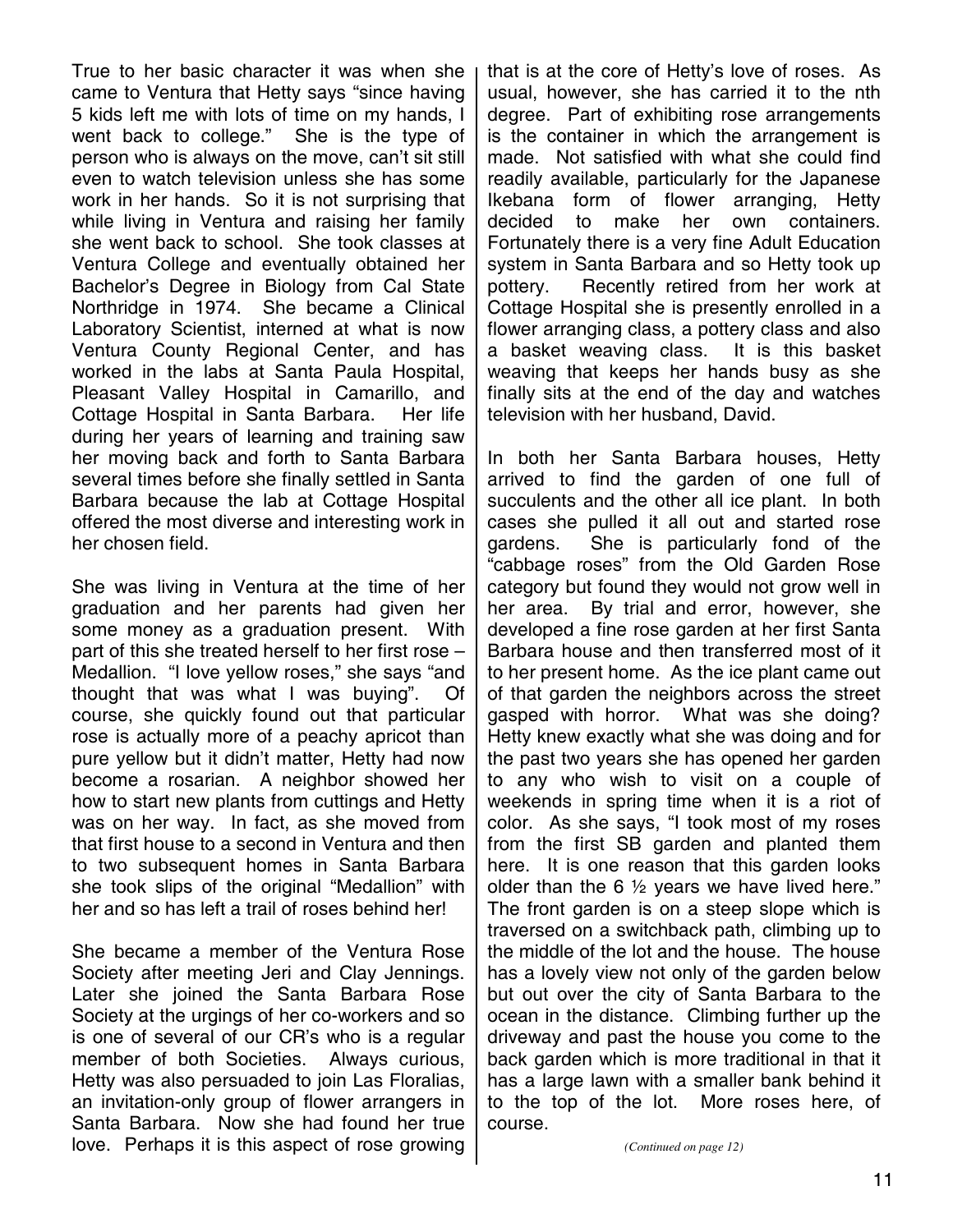As you might expect from this dynamo of a naturalized United States' citizen, Hetty carries clippers and containers in both her every day car and her "beat up old pickup" and both vehicles automatically stop for interesting looking plants. So dotted around her garden are "starts" from all sorts of domesticated and wild plants that will eventually become part of her arrangements if they "take". As Hetty says, "It's fun to start things from cuttings, and success gets you hooked." We at VCRS have had the benefit of Hetty's many experiments as she taught us her methods of propagation on more than one occasion. This year she has given up her duties as President of the SB Rose Society, "three years is enough" she says, but she has undertaken the position of Program Coordinator, so we can assume she will not have much time for sitting and weaving yet. Hetty says of the Rose Societies and other groups to which she belongs, "We come for the roses and stay for the camaraderie." We are so very happy, Hetty, to be amongst those groups to which you belong!



# Paddy Ruzella

Have you seen those wonderful little red roses that Evelyn Tidwell makes from apples? Yes, that's right, apples - specifically round, bright red, Rome apples. This is a craft that Evelyn created and perfected over the years following a class she took in which the instructor showed her students how to make roses from wood fibers.

Evelyn's process requires a couple of specific tools (a slicing machine and a dehydrator), a few floral supply items as well as the painstaking time to fashion thin, dyed slices of unpeeled apple into lovely little red roses. (Evelyn also tried yellow roses but the red dye is the one that holds up best she says.) She took her creations to local craft shows and boutiques and developed a little side business that has given her much pleasure and some extra income for many years now. Now she has decided it is time to share her business acumen and rose creation process to a young person willing to carry the craft forward to the next generation. Evelyn is not looking to "sell" the business per se; rather she wants to ensure that the craft lives on. You might be able to persuade her to sell her vital equipment if you wanted it. And she has tons



of greenery (leaves) and c o n t a i n e r s (found at garage sales over the years) that she would like to get out of her garage. Mostly, Evelyn is searching for an enthusiastic successor who will not let her special craft fade away.

*Example of Evelyn Tidwell's craft. Photo credit: Paddy Ruzella* 

If you, or someone you know, might be interested in keeping this craft alive by making the roses, selling the roses, and teaching others how to make them, call Evelyn. She will spend time with you going over all the details of what is basically a simple process that just needs some of your time (a good evening job while watching TV!) Evelyn can be reached at 805-483-2519.



### **One Perfect Rose**

*A single flow'r he sent me, since we met. All tenderly his messenger he chose; Deep-hearted, pure, with scented dew still wet --* 

 *One perfect rose.* 

*I knew the language of the floweret: `My fragile leaves,' it said, `his heart enclose'. Love long has taken for his amulet One perfect rose.* 

*(Continued on page 13)*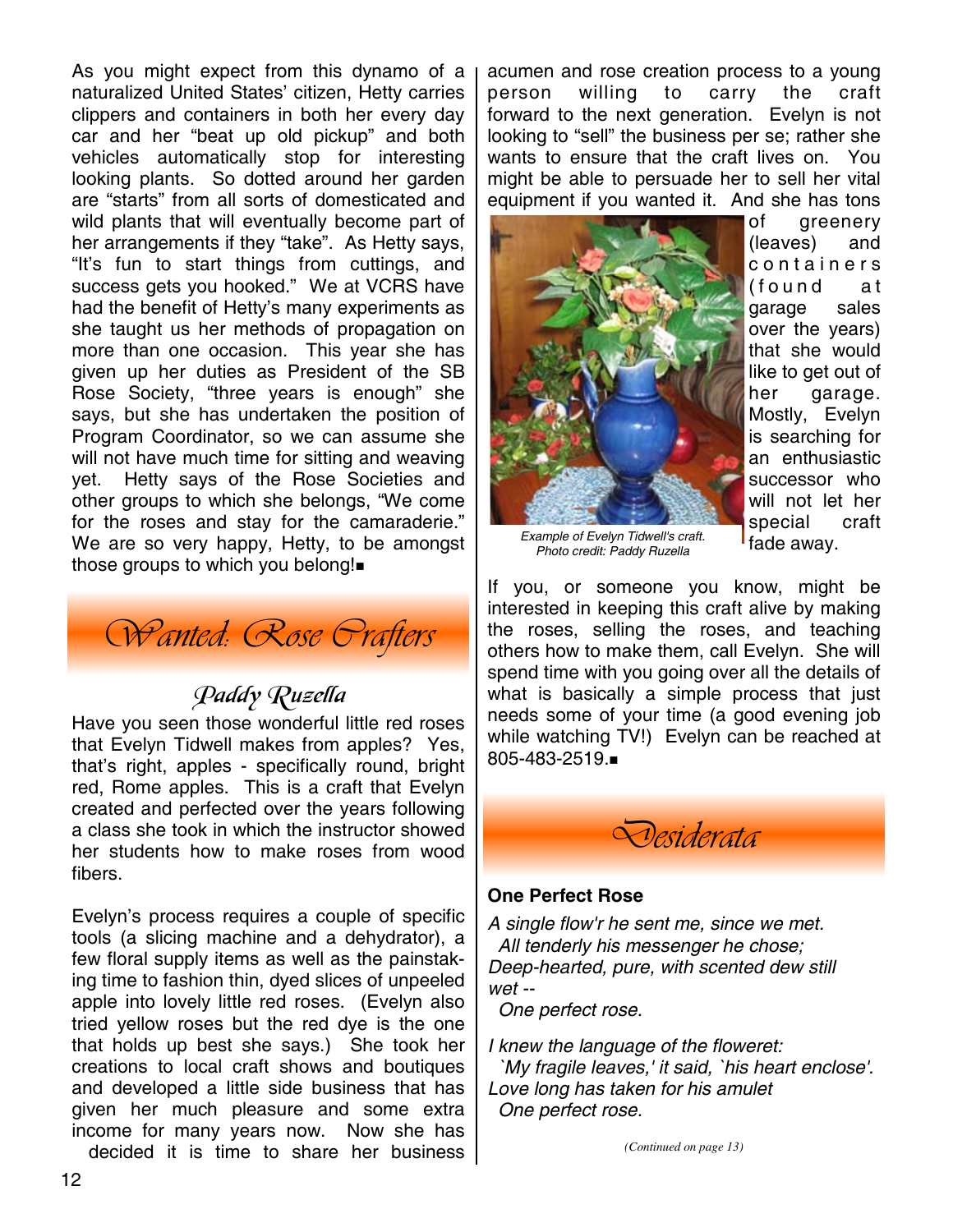*Why is it no one ever sent me yet One perfect limousine, do you suppose? Ah no, it's always just my luck to get One perfect rose.* 

 *Dorothy Parker (1893-1967)* 

Birthdays: April 13: Burling Leong April 15, 1452: Leonardo da Vinci April 16: Kim Rupert April 28, 1926: Harper Lee

### **From Elda Bielanski & Karen Fitzpatrick: Descanso Gardens Tour**

The members of the VCRS Tram Tour of Descanso Gardens will gather at the entrance to Descanso Gardens on the 21<sup>st</sup> of April at 10:30 a.m. Elda & Karen will contact you prior to that date to encourage car pooling and to make arrangements for that convenience. The tour is expected to take about an hour and the International Rosarium should be at its peak for viewing; April and October are regarded at the two best rose months at Descanso Gardens. Be sure to wear comfortable shoes and to bring a hat in case of hot weather. There are still a few places left if you have not yet signed up. Send a check for \$10.00 to Earl Holst, P.O.Box 102, Agoura Hills, Ca. 91376 in order to reserve a seat on the tour. The event is open to members of the Ventura County Rose Society and their friends.

### **From Jim Delahanty: Rose Show Season!**

April marks the beginning of the rose show season in Southern California. Two excellent rose shows debut this month. The San Fernando Valley Rose Society Rose Show will take place on April 16, 2011 at Sepulveda Garden Center, 17733 Magnolia Blvd, Encino, California. This show is one of the smaller shows with 43 horticultural classes and 9 arrangement classes. Exhibitors may enter their roses from 6:00 a.m. to 10:00 a.m. The public is admitted from 1:00 p.m. to 4:00 p.m. For more information, contact Janet Sklar (janetsklar@sbcglobal.net). For a show schedule, go to the District website: www.pacificsouthwest.org. The Pacific Rose Society Rose Show is both one of the largest as well as one of the oldest in Southern California. This is their 74<sup>th</sup> Annual Rose Show, to be held at the Los Angeles Arboretum, 301

North Baldwin Avenue, Arcadia, Ca.—directly across from the Santa Anita Race Track. The show has 78 horticultural classes, 19 arrangements classes and 15 photography classes. Exhibitors may enter their roses from 6:00 a.m. to 10:00 a.m. The public may view the exhibits from 1:00 p.m. Saturday as well as on Sunday afternoon. Contact Evelyn Reed (evelynreed1@gmail.com) for more information.

**Correction: In the March Monthly reminder, the recipe for 'Westlake Slaw' should read: ¼ medium onion, chopped, red or white.** 

**From Dawn-Marie Johnson: CR tasks**  April 30 and May 1<sup>st</sup>. - Otto and Sons Rose **Days.** - VCRS Information and Membership Table. All VCRS members are urged to bring Roses from their gardens to add to our VCRS Members Bouquet and to create an educational display of rose varieties that grow well in our gardens. Please provide a label or card with the name of the rose as people will ask and the cards are very helpful.

### **Table Schedule:**

*Saturday 4/30: Morning 9 - 12 Dawn-Marie Johnson will set up and staff the table until noon. 9 - 12 \* Need volunteers. Saturday 4/30: Afternoon 12 - 3 or 4 Earl & Arden Holst Sunday 5/01: Morning 9 - 12 Connie Estes 9 - 12 Need Volunteers Sunday 5/01: Afternoon 12-3 or 4 Connie Estes 12-3 or 4 Need volunteers to work with Connie and to teardown the VCRS table.*

**From Jim Delahanty: Membership & Dues Members of the Board have emailed those who have not responded to the call for paying 2011 dues. We have sent snail mail reminders with self-addressed envelopes to the 24 people who have not renewed as of this writing. If you know of someone who has inadvertently not renewed, tell them to send a check for \$20 to Earl Holst, P.O. Box 102, Agoura Hills, CA. 91376. Non-renewers will be carried on the monthly reminder email list until the end of the year in the interests of comity, but will no longer receive the newsletter as of this mailing.**